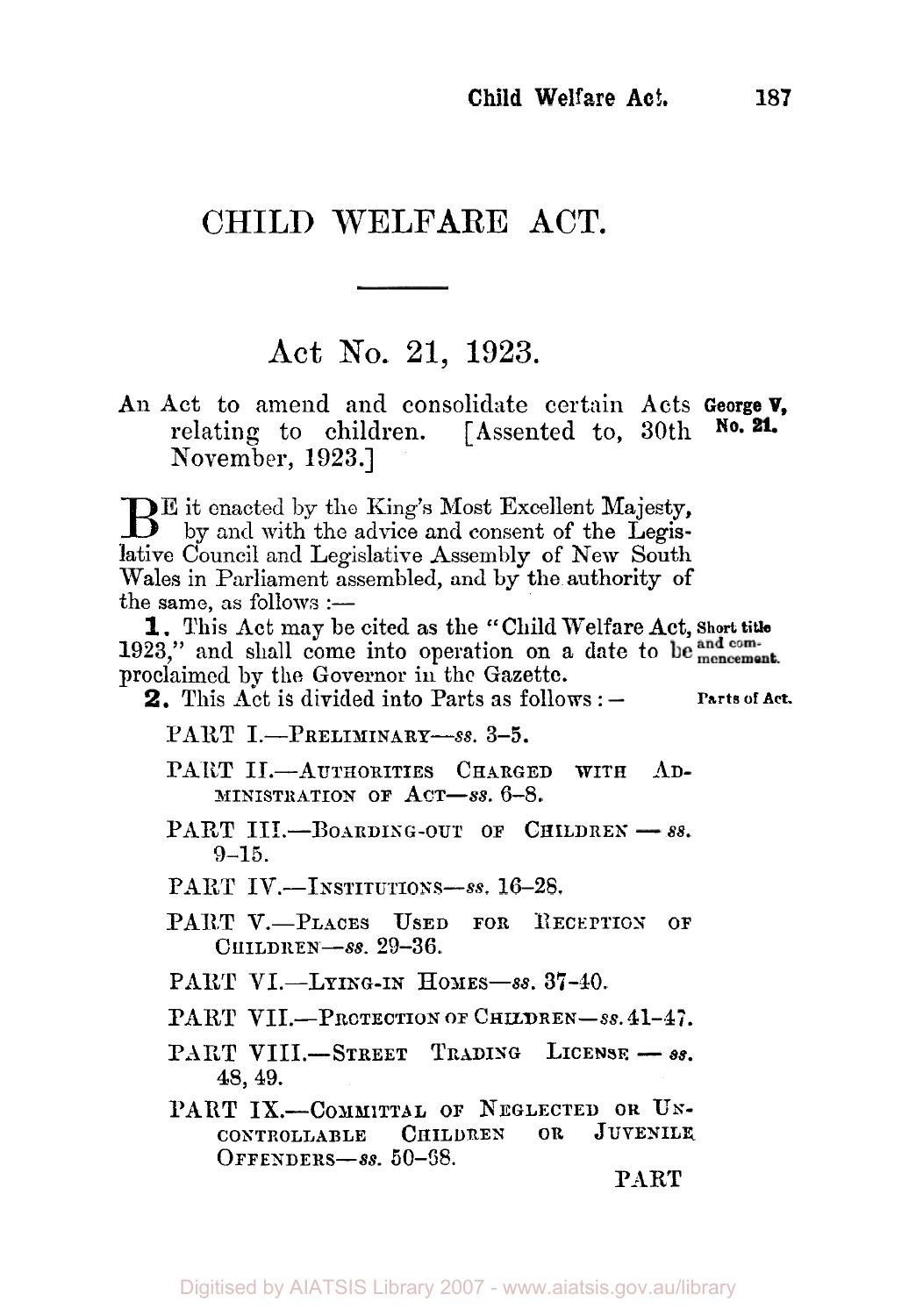**George V, No. 21.** 

PART **X.**—AFFILIATION PROCEEDINGS-88, 69-95.

PART XI.-CHILDREN'S COURTS-8s. 96-102.

- PART XII.-REGULATIONS-8, 103.
- PART XIII.-GENERAL AND SUPPLEMENTALss. **104-122.**

**129.**  PART XIV.-ADOPTION OF CHILDREN-88. 123-

### **PART I.**

#### **PRELIMINARY.**

**savings.** 

**Repeal and 3.** (1) The Acts mentioned in the Schedule hereto are to the extent therein expressed hereby repealed.

**(2)** All persons appointed under any Act hereby repealed and holding office at the commencement of this Act shall be deemed to have been appointed hereunder.

**(S)** All schools declared to be public industrial schools under any Act hereby repealed shall continue to be such schools subject to the provisions of this **Act**  relating to institutions constituted thereunder.

**(4)** The provisions of this Act shall apply to all children apprenticed or boarded-out under any Act hereby repealed as if such children had been apprenticed or boarded-out under this Act.

(5) All proclamations, regulations, rules and licenses issued or made under the authority of any Act hereby repealed and in force at the commencement **of** this Act shall, in so far as they are not inconsistent with this **Act,** be deemed to have been made or issued thereunder, and references in any such regulations to the provisions- of the Acts repealed shall be construed as references to the corresponding provisions of this Act.

**4.** The powers and authorities of the State Children's **Relief Board.** Relief Board, which is hereby dissolved, are vested in **Children State**  the Minister.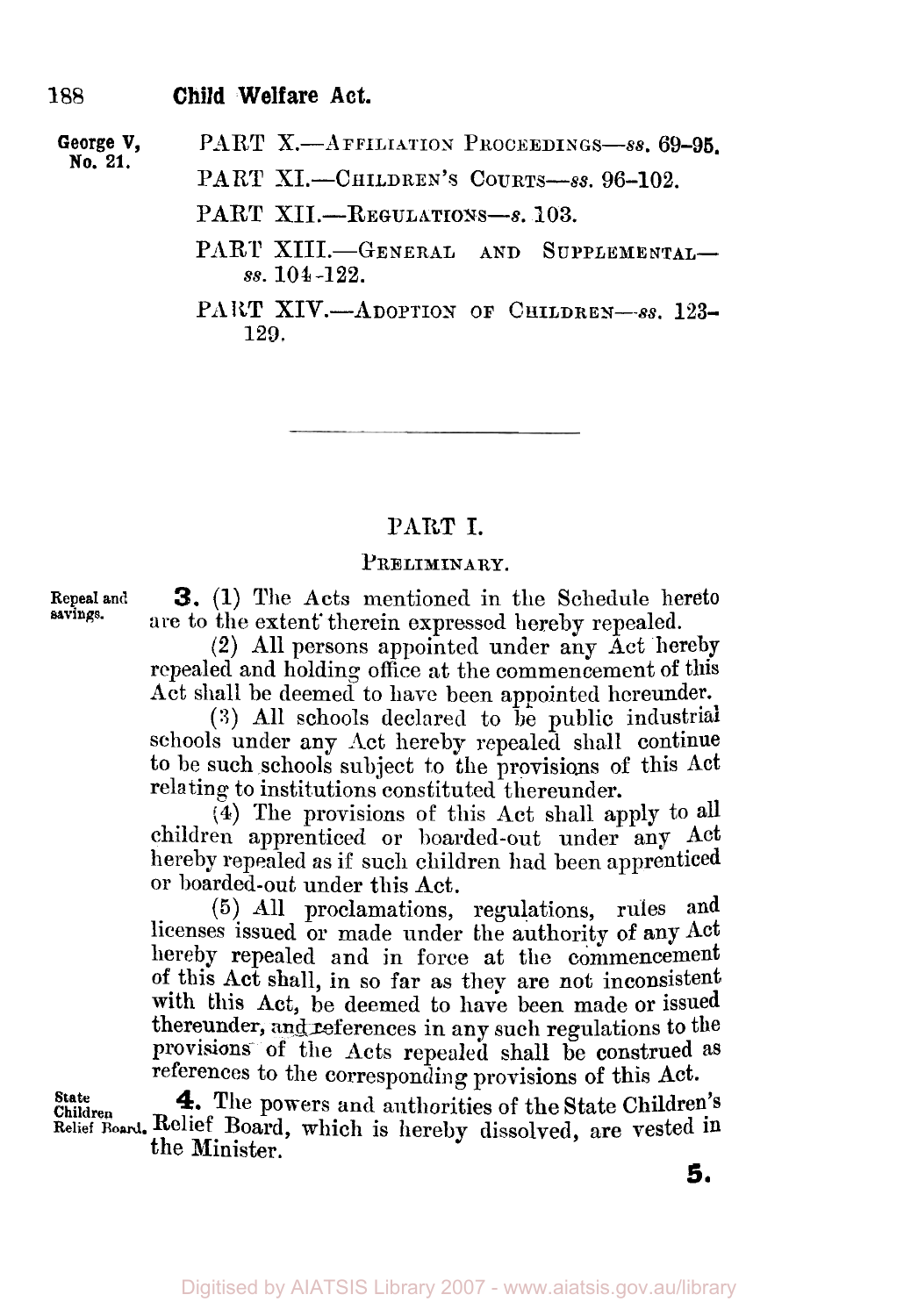**5.** In this Act, unless the context otherwise George **V**, requires,-

- **If** Age " means, in the absence of positive evidence tion. as to age, the apparent age.
- Apprentice " means any boarded-out child under articles of indenture.
- Asylum " includes the Benevolent Asylum, every asylum **for** destitute children, or industrial asylum, and every charitable institution supported wholly or in part **by** grants from the Consolidated Revenue.
- " Boarded-out " means placed in the care of some person for the purpose of being nursed or maintained by such person or in such person's home.
- Child " means boy or girl under sixteen years of age, and in Part IV and Part IX means boy **or**  girl under eighteen years of age.
- Committee " means advisory committee appointed under this Act.
- " Court " means Children's Court, and includes a magistrate or justices exercising the jurisdiction of a children's court.
- " Institution" means institution established under this Act, and includes special school for truants established under the Public Instruction (Amendment) Act, 1916.
- "Justice " means justice of the peace.
- " Juvenile offender " means child who has committed an offence.
- " Local authority " means council of **a** municipality or shire and includes the governing body of a local government area, constituted or to be constituted.
- " Lying-in home " means house in which more than one woman is received for confinement with or without payment of money.
- "Magistrate" means stipendiary or police magistrate. " Maintenance "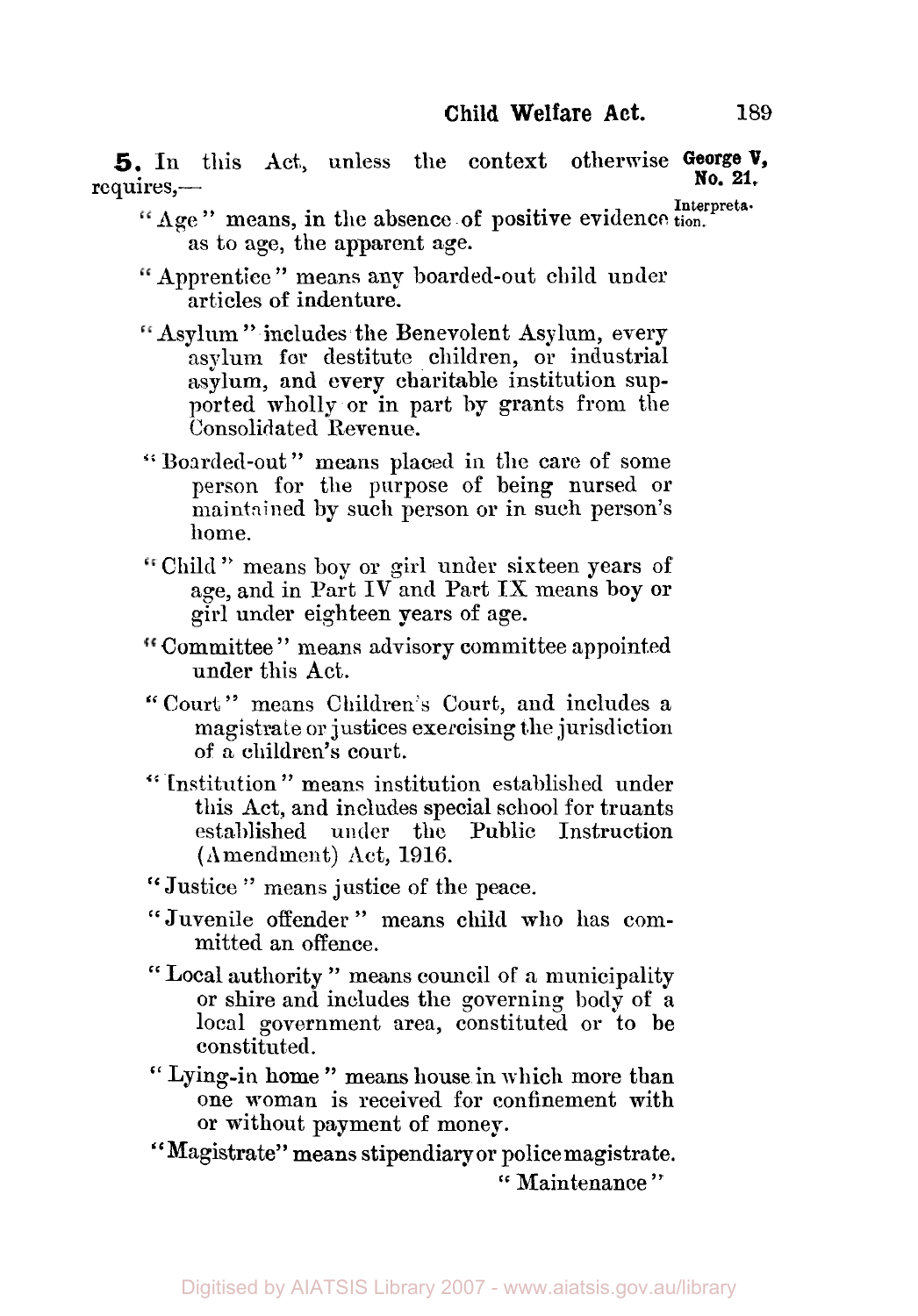- George V, "Maintenance" includes clothing, support, training, No. 21. **No. 21.** and education.
	- "Medical practitioner" means legally qualified medical practitioner.
	- " Minister" means Minister of Public Instruction.
	- "Near relative " means, **except** as regards *an*  illegitimate child, father, mother, **step-father,**  OF stepmother of the child ; and as **regards an**  illegitimate child—the mother and the person admitting himself to be or adjudged by **a**  competent court to be the father **of** such child, and the **husband** of the mother of such child if born before their marriage.

'' Neglected child " means child-

- (a) who is in **a** brothel, or lodges, lives, resides, or wanders about with reputed thieves **or**  with persons who have no visible **lawful**  means **of** support, or with common prostitutes, whether such reputed thieves, **persons**  or prostitutes are the parents of **such** child or not; or
- (b) who has no visible lawful means **of** support or has no fixed place of abode; **or**
- (c) who begs in any public place, **or** habitually wanders about public places in no ostensible occupation, or sleeps in the open **air** in **any**  public place ; or
- (d) **who** without reasonable excuse is not provided with sufficient and proper food, nursing, clothing, medical aid or lodging, **or who IS**  ill-treated or exposed **by** his parent :

Provided that such neglect, ill-treatment, or exposure has resulted or appears likely **to**  result, in any permanent or serious **injury to**  the child ; or

- **(e) who** takes part in any public exhibition **or**  performance whereby the life or limb **of** such child is endangered ; or
- **(f)** who, not being duly licensed **for** that **purpose,**  is engaged in street trading ; **or**

**(g)**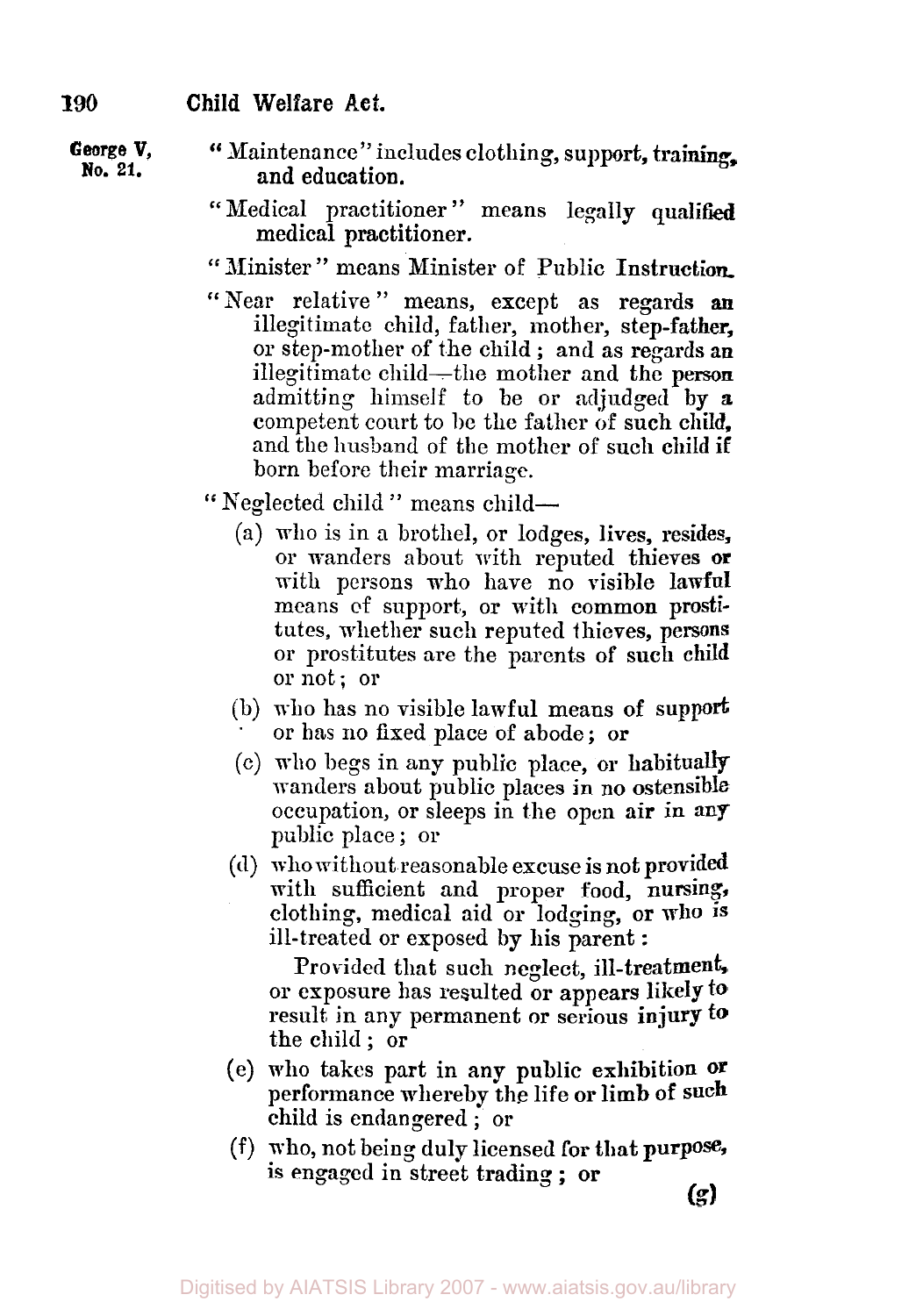- (g) **whose** parents are habitual drunkards, or if **George V,**  one of these be dead, insane, unknown, undergoing imprisonment, or absent from the State, whose other parent is an habitual drunkard; or
- (h) who, being a female, solicits men or otherwise behaves in an indecent manner, or habitually wanders at night without lawful cause in a public place ; or
- (i) who is in any place where opium or any preparation thereof is smoked ; or
- **(j)** who is living under such conditions **as**  indicate that the child is lapsing or likely to lapse into a career of vice and crime ; or
- (k) who in the opinion of the court is under incompetent or improper guardianship.
- "Offence" includes any matter punishable summarily or **by** indictment.
- "Officer" includes any person acting under the instructions of the Minister, but does not include any special or other magistrate appointed for **the** judicial administration of this Act.
- '' **Parent** " when used in relation to a child, includes **a** step-parent, guardian, **any** person cohabiting with a parent of the child, and any person who **is** by **law** liable to maintain the child.
- "Placed out " means placed in employment without being apprenticed.
- " Preliminary expenses " means the expenses **OF** the maintenance of the mother during **a** .period of **one** month immediately preceding the birth of her child, reasonable medical and nursing expenses attendant **upon** the confinement **of**  the mother, and the expenses of the maintenance **of** the mother and child for three months immediately succeeding its birth.
- " Prescribed " means prescribed by this Act or **by**  any regulations **made** hereunder.
- " Proclamation " **means** proclamation in the Gazette.

Public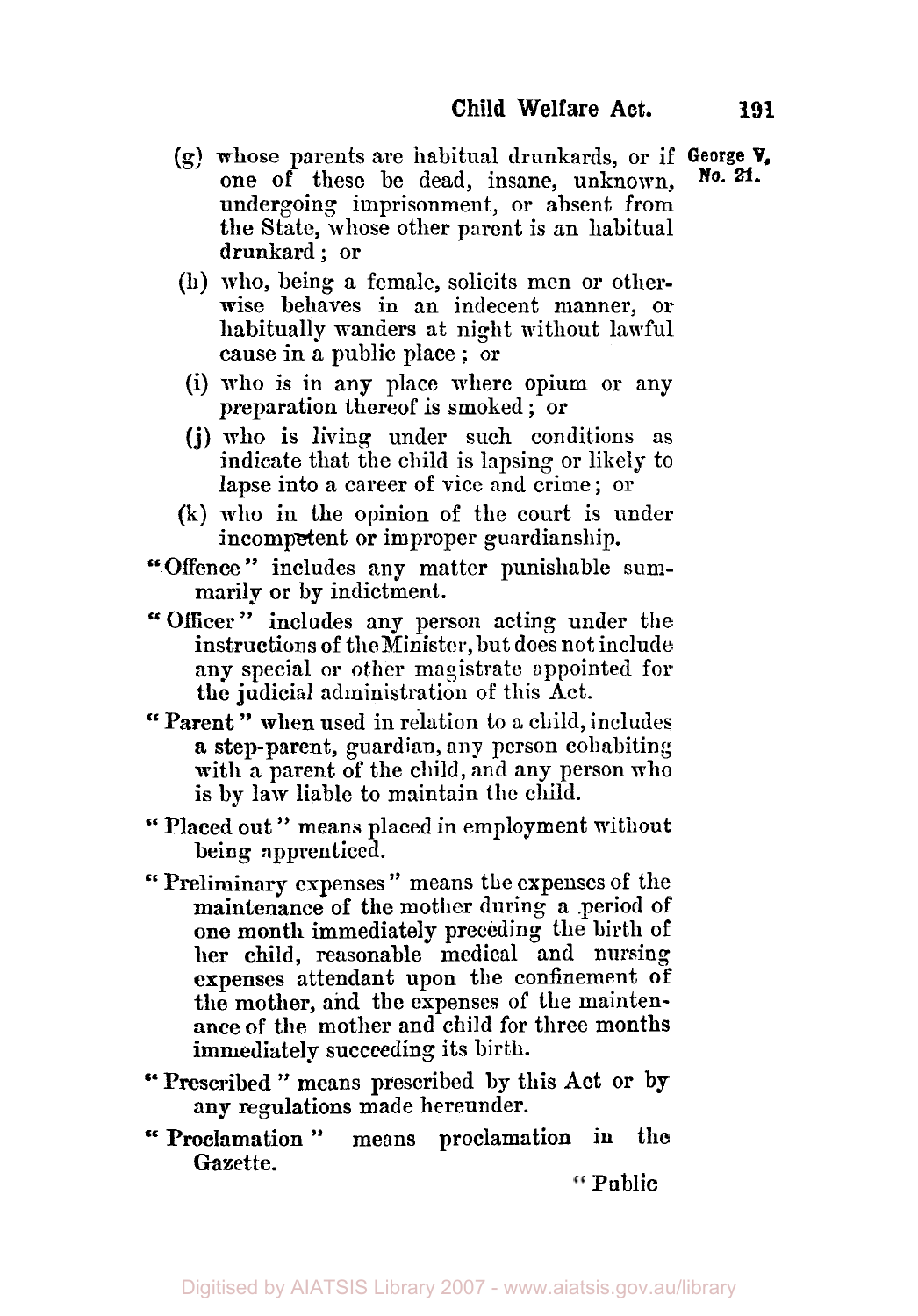**George V, No, 21.** 

- Public place " means place to which the public have the right **of** access, or which the public are allowed to use, and includes a vessel or vehicle, and any part of premises licensed under Part III **of** the Liquor Act, 1912, which is open to the public.
- '' Secretary " means the head of the department appointed to administer this Act.
- "Shelter" includes a place of safety within the meaning of section forty-four.
- " Still-born child " means a child born dead after the commencement of the sixth month **of**
- pregnancy.<br>
"Street" includes any highway or other public place, whether a thoroughfare or not.
- " Street trading " includes the hawking of newspapers, matches, flowers and other articles, playing, singing, or performing for profit, **shoe**blacking, and any other like occupation carried on in any public place. But this definition does not include playing, singing, or performing at an occasional entertainment, the proceeds of which are wholly applied for the benefit of any school or of any church or charity.
- " Superintendent " includes manager or person in charge.
- " Uncontrollable," as applied to a child, means child whom his parents cannot control.
- " Ward " means child who, under the provisions of this Act, has been received into an asylum **or**  institution, adopted or apprenticed, or boardedout, or placed out.

PART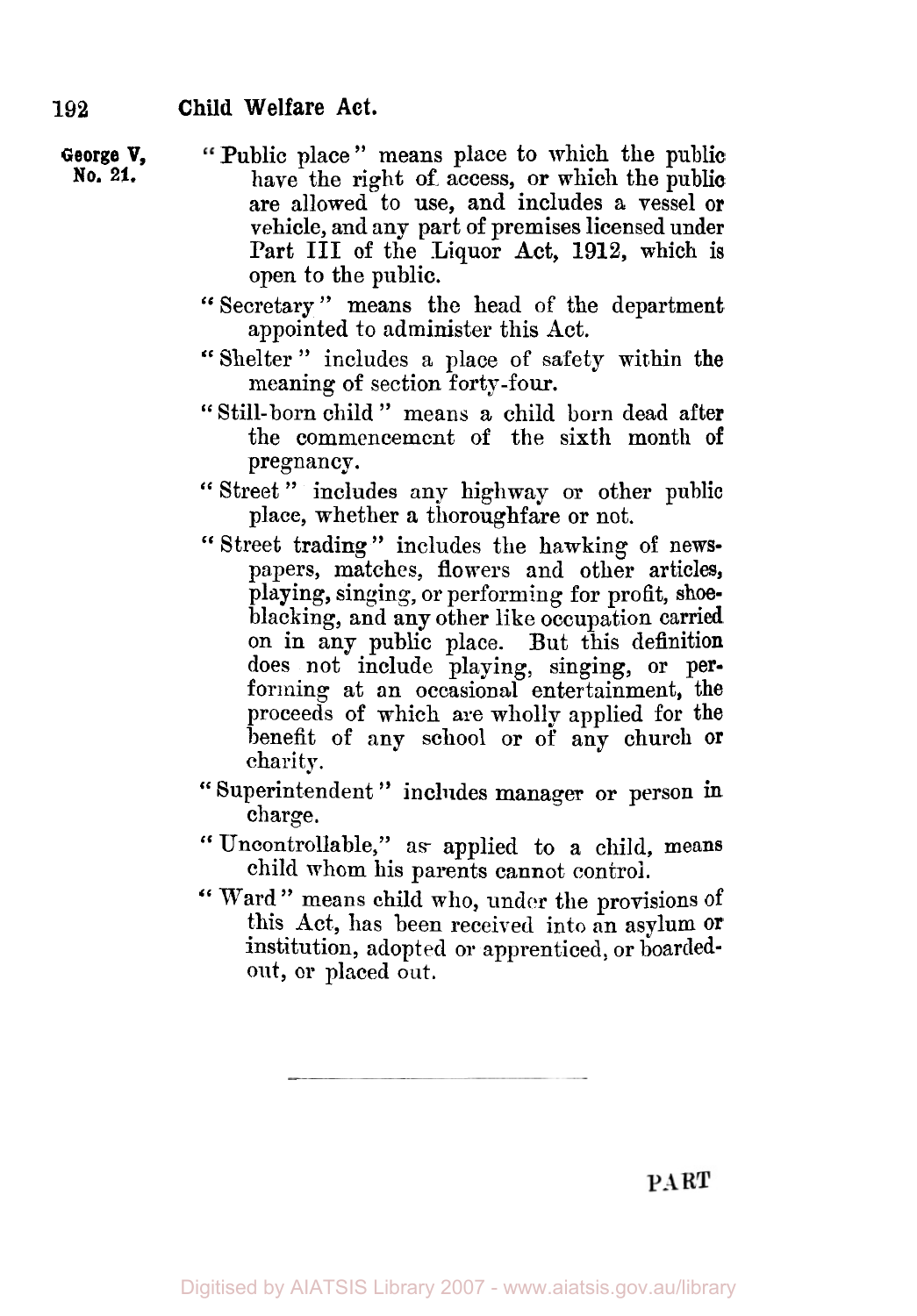## **PART II.**

#### **George V, No. 21.**

**AUTHORITIES CHARGED WITH ADMINISTRATION OF A.CT.** 

**6.** The Governor may, upon the recommendation of Appointment the Public Service Board, appoint a secretary and such of officers. officers as are necessary for the administration of this Act.

remuneration and allowances as shall **be** fixed by the Public Service Board, and shall be subject to the provisions of the Public Service Acts during their tenure of office. 7. Such secretary and officers shall receive such Payment of

such persons as he thinks fit to form an advisory committees, committee, **or** advisory committees. **8.** (1) The Governor may from time to time appoint Advisory

**(2)** Such committee or committees shall exercise such powers and duties as may be prescribed.

**CONTRACTOR** IN THE CONTRACTOR OF THE CONTRACTOR OF THE CONTRACTOR

## **SAKI III.**

### **BOARDING-OUT OF CHILDREN.**

**9.** In all matters appertaining to the boarding-out of **Authority of**  children under this Act, the Minister or person authorised Minister. by him shall **b0** the authority *to* admit *a* child *to* State control and pay guardians such rates **as** maybe prescribed, **to** direct **the** removal **of** such children, to apprentice **any** child boarded-out or placed out, at or before the end **of** his term **of** residence, **to** any person approved by the Minister, to **approve of** persons applying **for** the custody of children and to arrange the terms of such custody, **and** to direct the restoration of any child to his parent **or** guardian upon such **terms** as the Minister may **think**  Proper. *<sup>G</sup>***10.**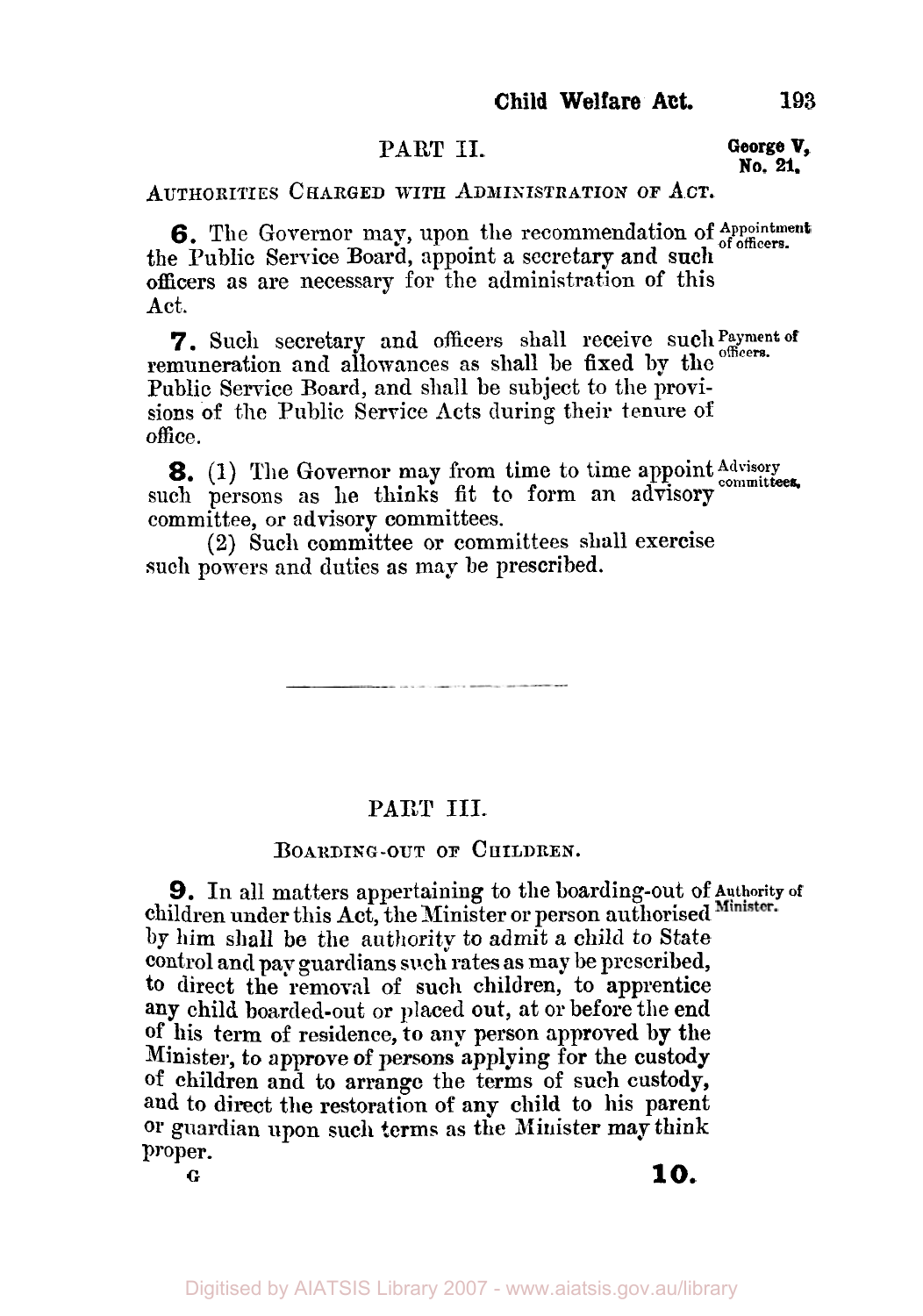**10.** The secretary may, and shall when so directed, **George V,**  No. 21. remove **any** child from an asylum and cause him to **be**  Boarding-cut boarded-out, as hereinafter provided, for any period not **of child.**  extending beyond the time when such ward shall attain the age of fourteen years.

**Removal of institution.** 

**Extension of period of** 

**1 1.** The secretary whenever directed by the Minister ward from an may remove any ward from an institution, and cause him to be boarded-out.

> **12.** The Minister may cause to be visited and inspected all children for two years after their official period of boarding-out, placing-out, or apprenticeship has terminated, and during such period of two years may cause such children to be removed from their existing guardians or custodians.

**Deduction ments to guardian. from pay-**

**Children may mothers. be boardedout** *to* 

**Cottage homes.** 

**13.** The Minister may deduct from the payments due to any guardian such amount as may be deemed equivalent to the loss occasioned by the neglect of **such**  guardian to keep outfits up to regulation standard.

**14.** The Minister may in his discretion board out her own children to any widow, deserted wife, or wife whose husband is incapacitated through mental or bodily infirmity or is in gaol, or to the mother of an illegitimate child.

**15.** The Minister may place invalid or sick children under his control in cottage-homes in approved localities.

### **PART IV.**

#### **INSTITUTIONS.**

**Governor**  institutions. and constitute, as institutions under this Act-**16.** The Governor may, by proclamation, establish **may establish** 

- (a) shelters for the reception and temporary detention and maintenance of children ;
- (b) industrial schools for the reception, detention, **and** maintenance of children committed to such institutions ;
- (c) homes for children committed to an institution, but whose cases call for segregation or special treatment.

#### Digitised by AIATSIS Library 2007 - www.aiatsis.gov.au/library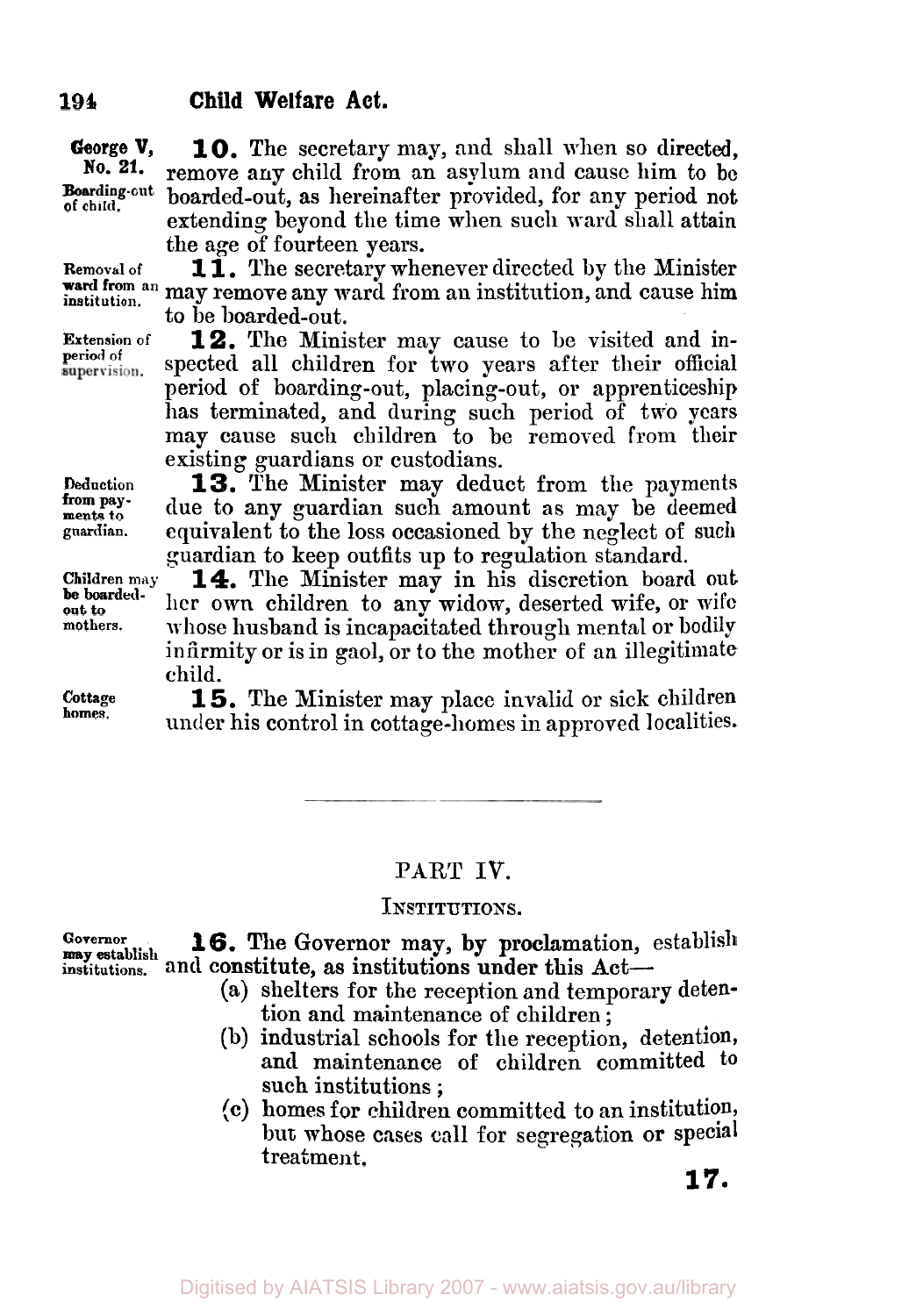**17.** Every institution shall be controlled and admin- **George V,**  istered under the direction of the Minister, and shall once by a person appointed by the Minister. **No. 21.**  at least in every three months, be visited and inspected *Ninister to have* **institutions** 

to an institution, or removing a child from one institu- **superin**tion to another, shall be forwarded to the superintendent, **tendent. and** shall be sufficient warrant for the detention **of** the child. **18.** (1) An order duly endorsed committing a child *Order* to be forwarded to

**(2)** The production of- **Certain** 

**copies to be** (a) such order so endorsed ; or

- (b) a copy of such order so endorsed with a memo- **evidence.**  randum purporting to be signed by the superintendent of any such institution, stating that the child named in such order was duly received into, and is at the time of signing thereof detained in such institution, or has been other wise disposed of according to law; or
- (c) any order made under this Act, or a copy thereof purporting to be signed by the clerk of the court at which the same **was** made and certified to be a correct copy,

shall, without proof of the signature of the person purporting to have signed the same, be evidence in all courts and proceedings-

- (d) of the due making and signing of any such order, memorandum, or certificate ; and
- (e) of the committal, detention, and identity of the child, and of the identity of the parent named in any such order, memorandum, or certificate.

**19.** All children committed to or inmates of an **Children in**  institution shall, subject to the directions of the Minister, to be under be in the custody and under the control of the superin- **control of**  tendent of the institution until they attain the age of superintendent. eighteen years, or are discharged, removed from the institution, apprenticed, or placed out :

Provided that a child committed to **an** institution on being charged with an indictable offence shall be detained in such institution until the expiration of the period named in the order of committal, or until he is lawfully discharged, removed from the institution, apprenticed, **Or** placed out,

*20.* 

**orders and**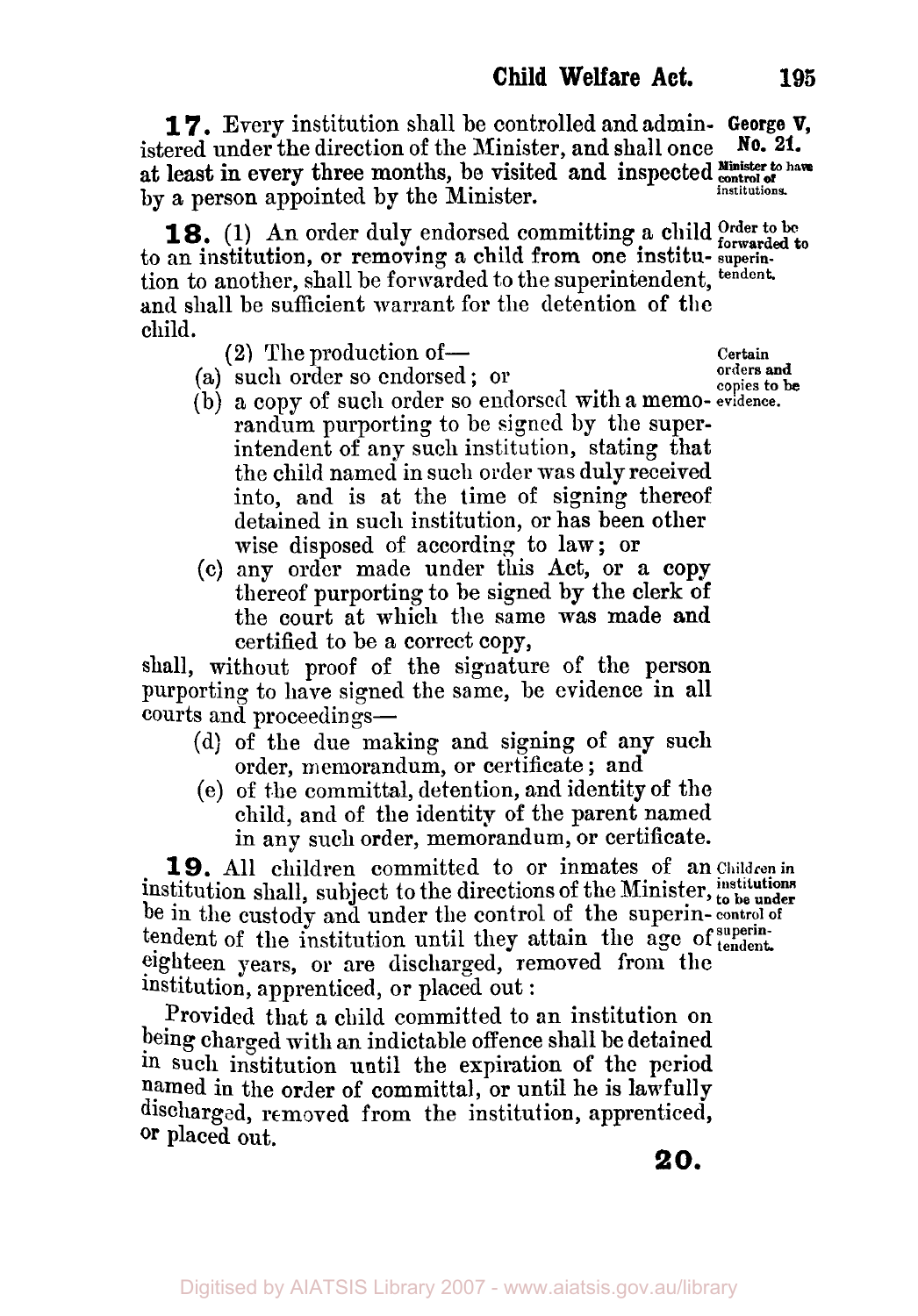**George V, No. 21.** been committed to or is an inmate of any institution-**20.** The Minister, with respect to any child who has **Powers and** 

- **(a)** shall determine the particular institution in which the child shall be placed and detained, provided that no child may remain in **a** shelter for **more** than one month, except by permission of the Minister ;
- (b) may remove a child from one institution to another ;
- *(c)* may remove any child from an institution and place him in an asylum, or may board him out.

**2 1.** The Minister may, **on** due cause being shown, take a boarded-out child or a child who has been placed in an asylum, and place him in an institution. **Child may be removed** *to* **an institution.** 

**Religions teaching.** 

**duties of Minister.** 

> **22.** (1) Every child, an inmate of any institution, shall, so far as religious teaching is concerned, be placed under the guidance and control of clergymen of the persuasion *to* which the parents of such child belong, or in which such child has been brought up.

> **(2)** In the event of such parents or their religious persuasion not being known, and of the child not having been brought up in any religious persuasion, then as far **as** religious teaching is concerned-

- (a) such child shall, if of or over the age of twelve years, be placed under the guidance and control of the clergymen of such persuasion as the Minister map direct, unless such child states some persuasion in which he desires to be educated ;
- (b) such child shall, if under the age of twelve pears, be placed under the guidance and control **of** the clergymen of such persuasion as the Minister **may** direct, But map on attaining the age **of** twelve pears select the persuasion in which he desires to be educated ;
- **(C)** provided that if at any time the religious **persuasion of** any such child or of **his** parents become **known** to the Minister, he shall at **once**  order **the** child to be placed **under** the guidance **and control,** as far as religious teaching **is**  concerned, of clergymen of such **persuasion.**

**23,**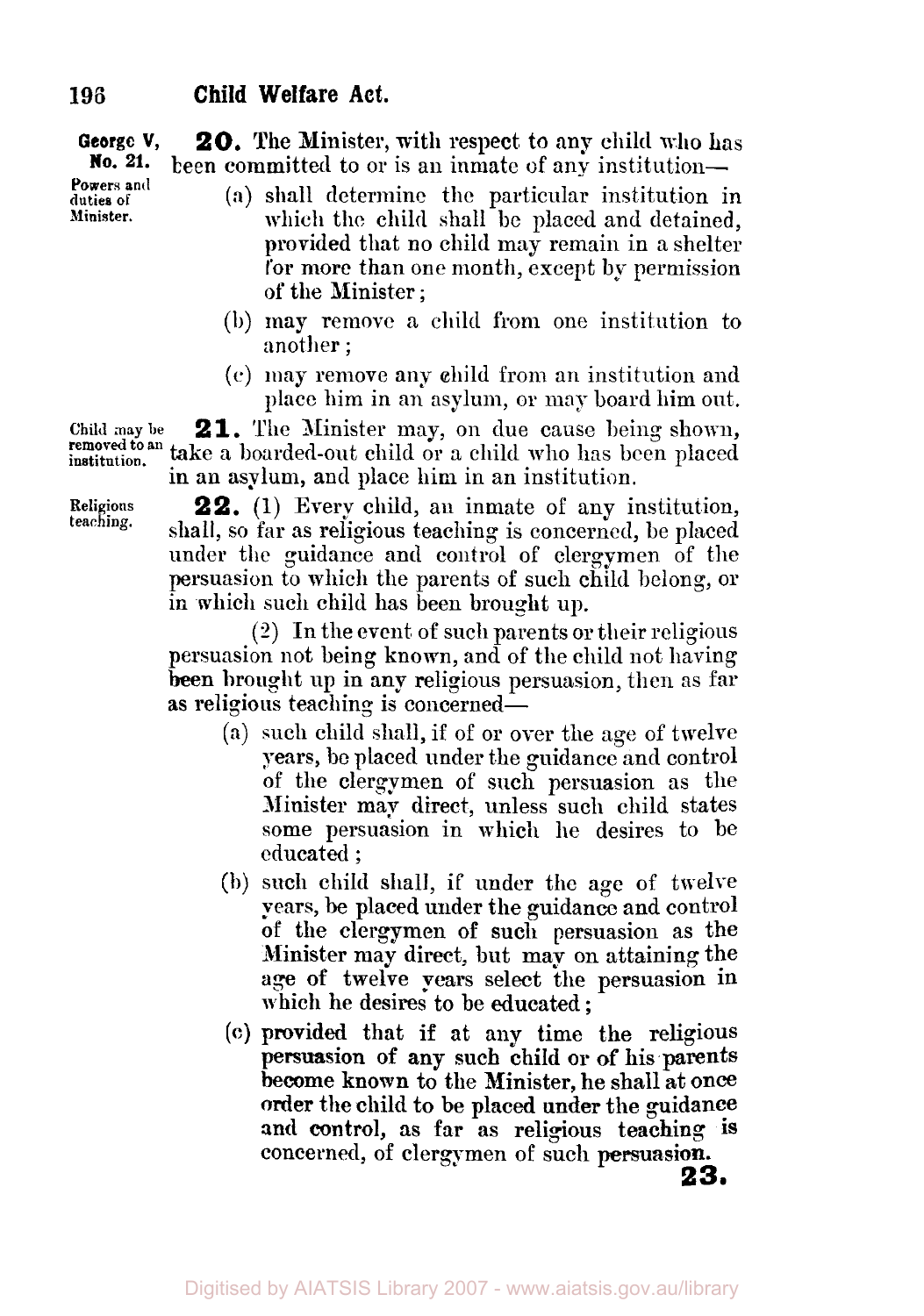**23.** (1) The secretary may, subject to the approval **George V,**  of the Minister, by indenture bind or cause to be bound any child under his care and control, in accordance with apprenticed. and subject to the provisions **of** the Apprentices Act, **1901. No. 21.** 

(2) The secretary also, subject to the approval **ChiId may be**  of the Minister, may, under an approved form **of** agree- **placed-out.**  ment, place a child out in suitable employment in cases where apprenticeship conditions are not applicable.

(S) **Any** child so apprenticed or placed-out shall **Punishment**  be liable to **be** proceeded against and punished for **misconduct for**  absconding, or for other misconduct, in the same way **as** any child apprenticed by his father with such child's consent.

**24.** Upon complaint made by the secretary to the **Minister may put an end to**  Minister that any person to whom any such child has put an end to **agreement.** been apprenticed or placed-out is not performing the **ship or**  conditions of such indenture or agreement, or is unfit to agreement. have the further care or control of such child, the Minister may call upon such person to answer such complaint, and on proof thereof to his satisfaction the Minister may order such apprenticeship or agreement to be put an end to, and may direct the child to be sent back to an institution.

institution and restore him to the custody of his parent **Governor**. or other suitable person on such terms and conditions as to him may seem desirable, or as may be prescribed. 25. The Governor may discharge any child from an Discharge of

**26. (1)** If it appears to a court on complaint **by** or **cost of**  ability to maintain or to contribute to the maintenance **be recovered**  of a ward, the court may order such near relative to **relatives. from near**  pay to the Minister **a** reasonable sum, in instalments or otherwise, **as** the court directs **for** or towards on behalf of the Minister that any near relative is of **maintenance** 

- **(a)** the past maintenance of such ward, whether such ward be alive or not at the time of the application ;
- (b) the future maintenance of such ward.

**(2) A** like order against a near relative may, with his consent, be made on the committal **of** a ward to **an** institution **by** the court so committing him.

**(3)**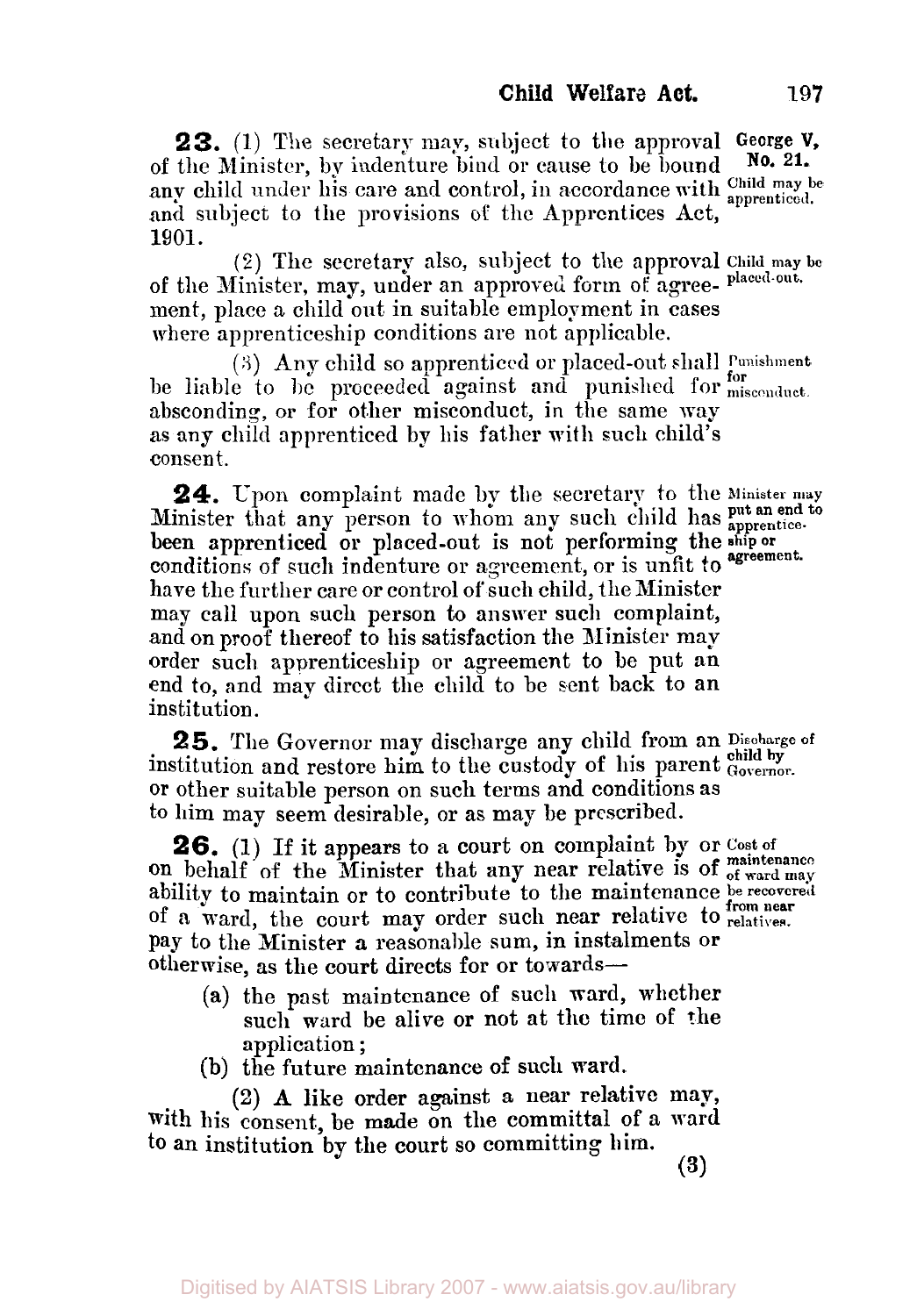**George V, (3)** Such order, when made against a father or<br>**No. 21.** mother may include the cost of hypning such narent mother, may include the cost of bringing such parent back to the place where the order is made from any other place **where** lie or she may for the time being reside.

> (4) Where an order under this section is made in respect of a person against whom an order has been made in respect **of** the child under Part X of this Act, the court may rescind or amend the last-mentioned order so as to secure that the said person do not pay twice for the maintenance of the same child.

> (5) Any order made under this section may be enforced, appealed **from:** quashed, confirmed, or varied, in the same manner in all respects as orders made under Part  $X$  of this  $Act.$  And the court may issue **a** warrant for the arrest of any person absconding from the State with a view to evade compliance with any order under this section.

**2** *7.* Any person who-

- (a) ill-treats, terrorises, overworks, or injures any child committed to or an inmate of an institution ;
- (b) counsels, or causes or attempts *to* cause, any such child to be withdrawn or to abscond from any institution or from the charge of any person with or to whom such child is boarded-out, placed out or apprenticed ;
- (c) knowing my such child to have so withdrawn or to have so absconded, harbours or conceals such child or prevents him from returning to such institution or person ;
- (d) having the charge of any such child-
	- **(i)** illegally discharges or dismisses or attempts to discharge or dismiss him from an institution ;
	- institution ;<br>(ii) neglects such child ;
	- **(iii)** does not well and truly observe, perform, and **keep** all the covenants, conditions, **and**  agreements contained in any indenture **or**  agreement entered into by him respecting **any**

**Offences in children. respect of**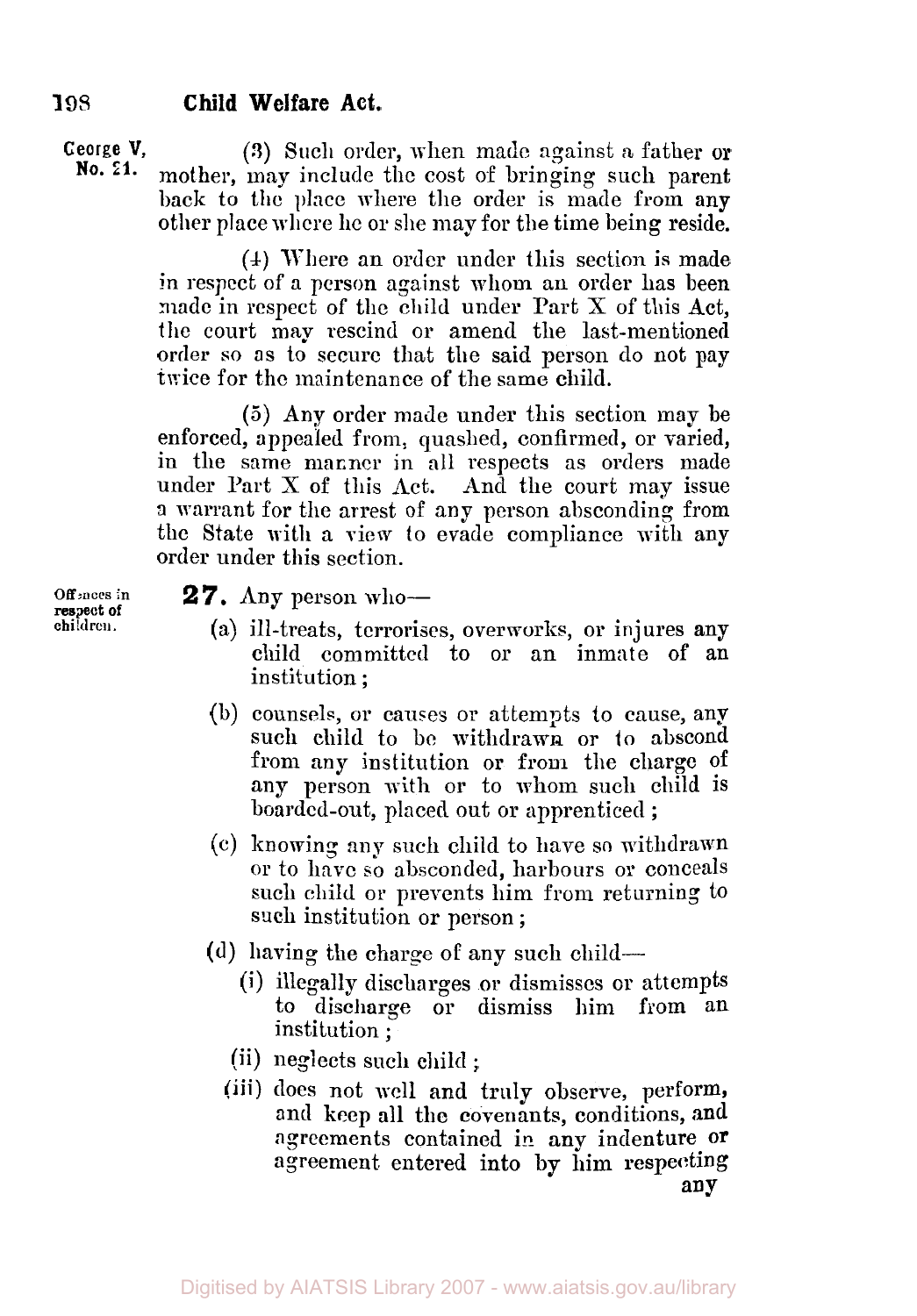any child and which by such indenture or **George V,**  agreement he has bound himself or agreed to observe, perform or keep, **No. 21.** 

shall be liable to a penalty not exceeding one hundred pounds or to be imprisoned for a period not exceeding six months or both.

**28.** If any child committed to or an inmate of any **Child**  institution be absent therefrom without the leave of  $\frac{d}{may \log x}$ the superintendent, any constable may apprehend and apprehended. convey such child to such institution to be delivered into the custody of the superintendent thereof.

PART V.

PLACES USED FOR RECEPTION OF CHILDREN.

**29.** The person in charge of any place established or **Licensing of**  used for the reception and care of one or more children **place used for** under the age of seven years, apart from their mothers, children. shall make application to the Minister in the prescribed form and manner for a license in respect of such place.

The Minister shall thereupon cause inquiry to be made respecting such application and a report to be furnished by an officer.

The Minister upon receiving such report **may** grant T or refuse to grant to the person in charge a license in respect of such place.

Every license granted shall be granted subject to such conditions and requirements as are prescribed.

**30.** For the purpose of making any inquiry and **Officer may**  report as aforesaid respecting any place, or for the inspect place. purpose **of** ensuring that the prescribed conditions and requirements are complied with and fulfilled in respect of **any** licensed place, any officer may, at any time, enter the place and inspect it and the children who are inmates thereof, and the person in charge of the place shall, during the course of such inspection, afford all reasonable facilities for such inspection.